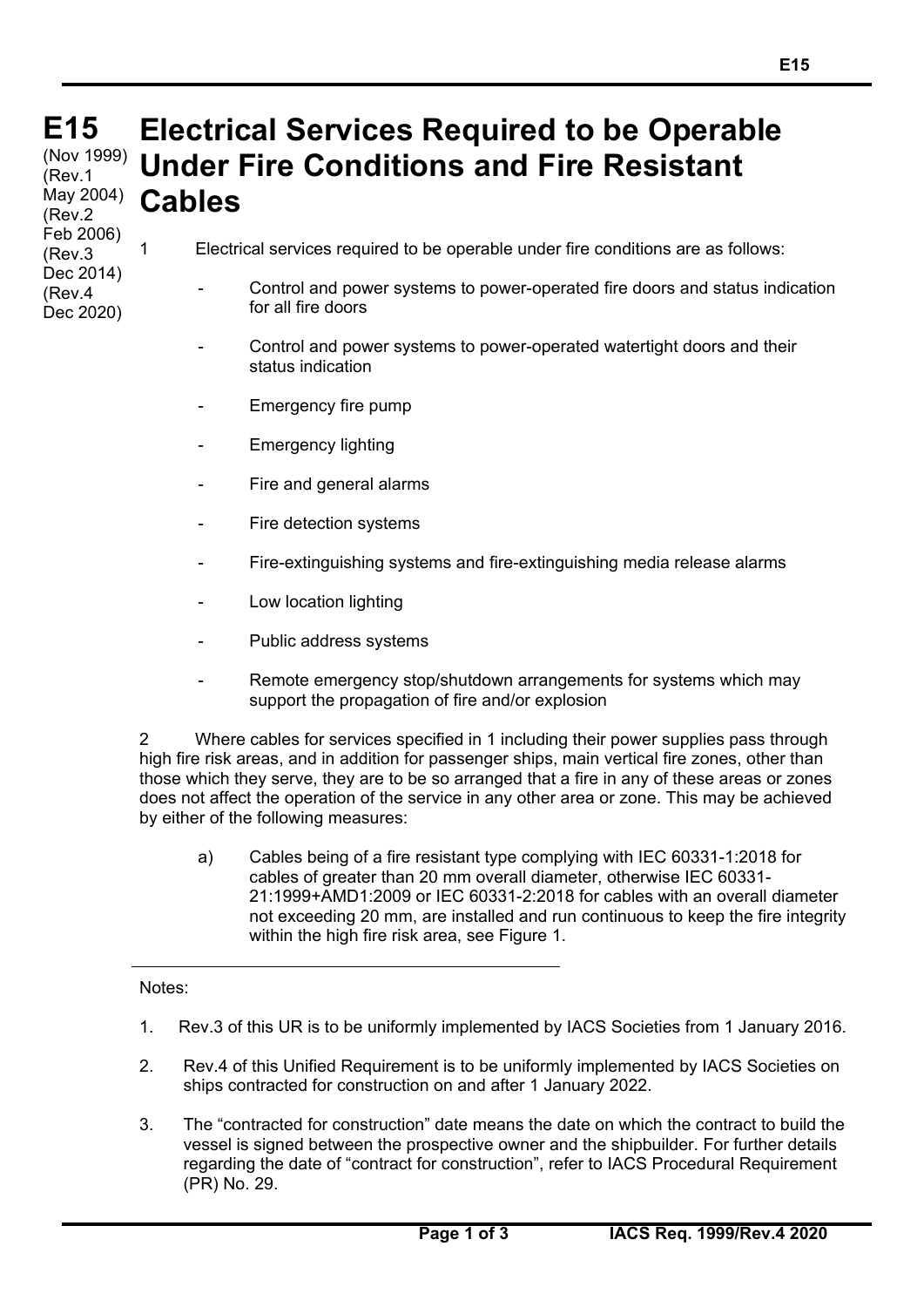- b) At least two-loops/radial distributions run as widely apart as is practicable and so arranged that in the event of damage by fire at least one of the loops/radial distributions remains operational.
- c) Systems that are self monitoring, fail safe or duplicated with cable runs as widely separated as is practicable may be exempted.

3 The electrical cables to the emergency fire pump are not to pass through the machinery spaces containing the main fire pumps and their source(s) of power and prime mover(s). They are to be of a fire resistant type, in accordance with 2 (a), where they pass through other high fire risk areas.

Notes:

 $\overline{a}$ 

a) For the purpose of E15 application, the definition for "high fire risk areas" is the following:

- (i) Machinery spaces as defined by Regulation 3.30 of SOLAS Chapter II-2, as amended by IMO resolutions up to MSC.421(98) (hereinafter the same), except spaces having little or no fire risk as defined by paragraphs (10) of Regulation 9.2.2.3.2.2 of SOLAS Chapter II-2. (Including the interpretations for tables 9.3, 9.4, 9.5, 9.6, 9.7 and 9.8 given in MSC/Circ.1120 as amended by MSC.1/Circ.1436 and MSC.1/Circ.1510)
- (ii) Spaces containing fuel treatment equipment and other highly flammable substances
- (iii) Galley and Pantries containing cooking appliances
- (iv) Laundry containing drying equipment
- (v) Spaces as defined by paragraphs (8), (12), and (14) of Regulation 9.2.2.3.2.2 of SOLAS Chapter II-2 for ships carrying more than 36 passengers
- b) Fire resistant type cables should be easily distinguishable.
- c) For special cables, requirements in the following standards may be used:

 IEC 60331-23:1999: Procedures and requirements – Electric data cables IEC 60331-25:1999: Procedures and requirements – Optical fibre cables